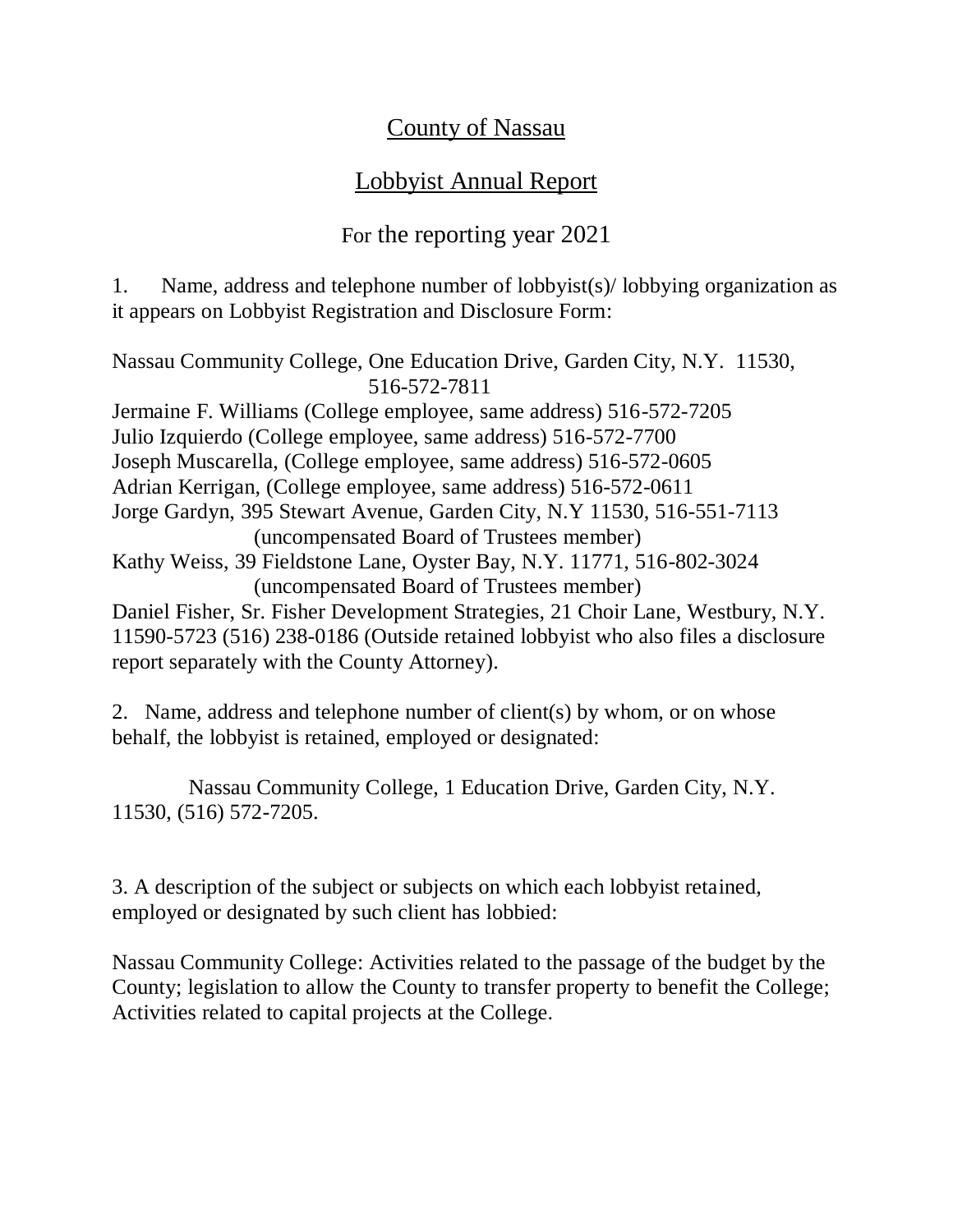Jermaine F. Williams (President): Activities related to passage of the College's operating budget and capital plan. Activities related to the College's administration and academic programs.

Julio Izquierdo (VP Finance): Activities related to passage of the College's budget.

Joseph Muscarella: Activities relating to the College's capital projects.

Adrian Kerrigan: Activities related to passage of the College's operating budget and capital plan. Activities related to the College's administration and academic programs.

Daniel Fisher Sr., Fisher Development Strategies. Activities related to the College's operating budget.

Jorge Gardyn (uncompensated Board member): Activities related to passage of the College's operating budget and capital plan. Activities related to the College's administration and academic programs.

Kathy Weiss (uncompensated Board member): Activities related to passage of the College's operating budget and capital plan. Activities related to the College's administration and academic programs.

4. Names of persons and agencies before which such lobbyist has lobbied:

County Executive's Administration, County Legislature and the Nassau Office of Management & Budget were lobbied.

Jermaine F. Williams: County Executive's Administration, County Legislature were the entities lobbied.

Julio Izquierdo: County Executive's Administration, County Legislature and Nassau Interim Finance Authority were the entities lobbied.

Joseph Muscarella: County Executive's Administration was the entity lobbied.

Adrian Kerrigan: County Executive's Administration, County Legislature and the Nassau Office of Management and Budget were the entities lobbied.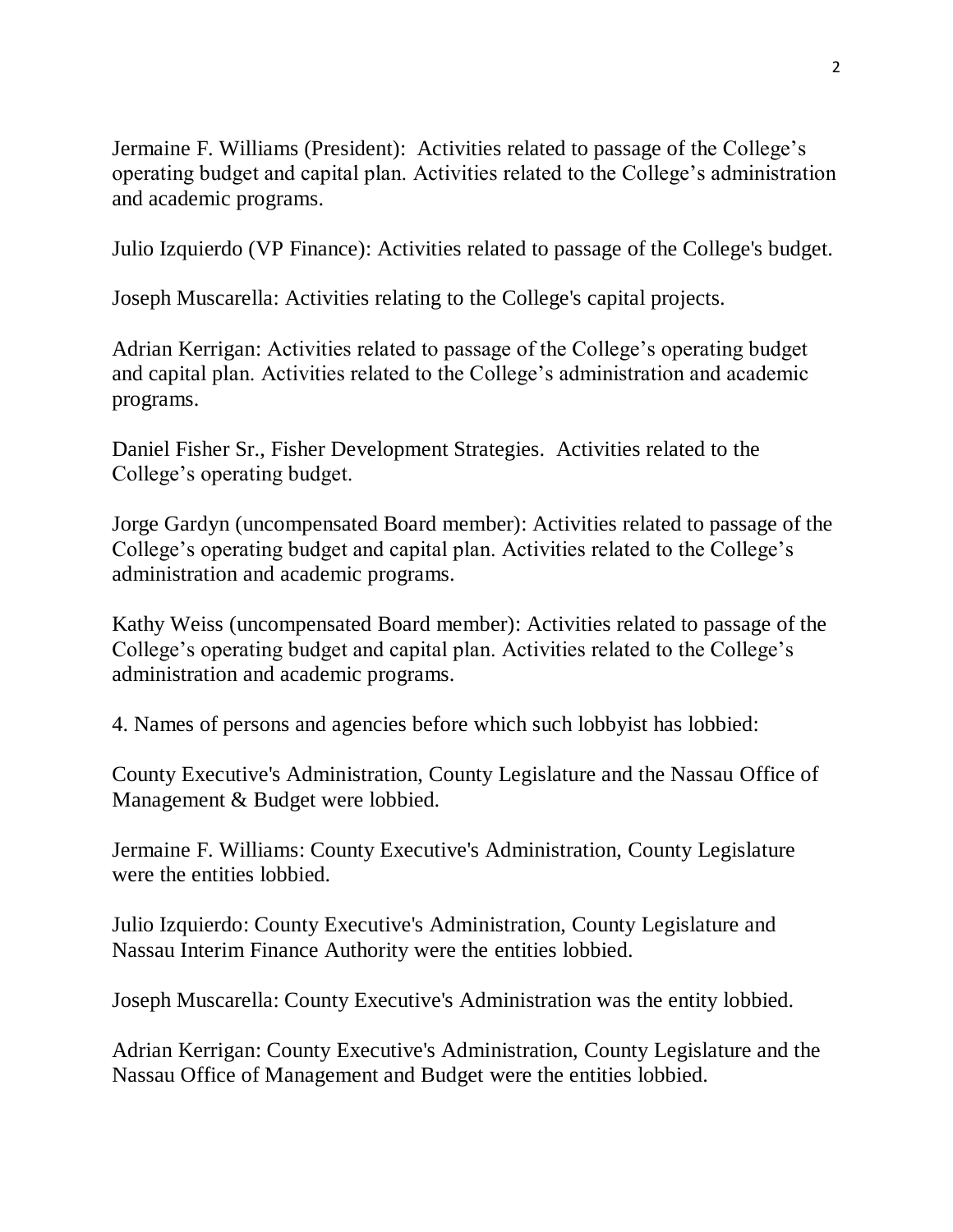Daniel Fisher: County Executive's Administration and the County Legislature were the entities lobbied.

Jorge Gardyn (uncompensated Board member): County Executive's Administration and the County Legislature were the entities lobbied.

Kathy Weiss (uncompensated Board member): Engaged in no lobbying activities during this period.

5. List below amounts for any compensation paid or owed to the lobbyist during the prior year for the purposes of lobbying. Such amounts shall be detailed as to amount, to whom paid and for what purpose. *(Note: the individuals referred to in this report lobbied both the State and the County. As I did with the periodic reports, I am making the assumption that the amounts referred to lobbying activities conducted in Nassau County. I am making the further assumption, as I did in the periodic reports, that NCC employees' lobbying activities were split evenly between the County and the State. Therefore, the amounts below for each College employee equal the portion of their salaries that can be reasonably assigned to lobbying activities, divided by 2. Finally, the subjects on which these individuals lobbied are already listed in question 2 of this year- end report in detail. Therefore, in combination with that response already provided to question 2, the phrase listed below "for the purpose of promoting Nassau Community College's interests as they are affected by the actions of the entities listed in response to question 3 of this report next to the name of this individual" is, I believe, responsive to that portion of question 4 that asks "for what purpose" was this lobbying.)*

## Amount Details

\$12,000. Jermaine F. Williams: for the purpose of promoting Nassau Community College's interests as they are affected by the actions of the entities listed in response to question no. 3 of this report next to the name of this individual.

\$4,125. Julio Izquierdo, for the purpose of promoting Nassau Community College's interests as they are affected by the actions of the entities listed in response to question 3 of this report next to the name of this individual.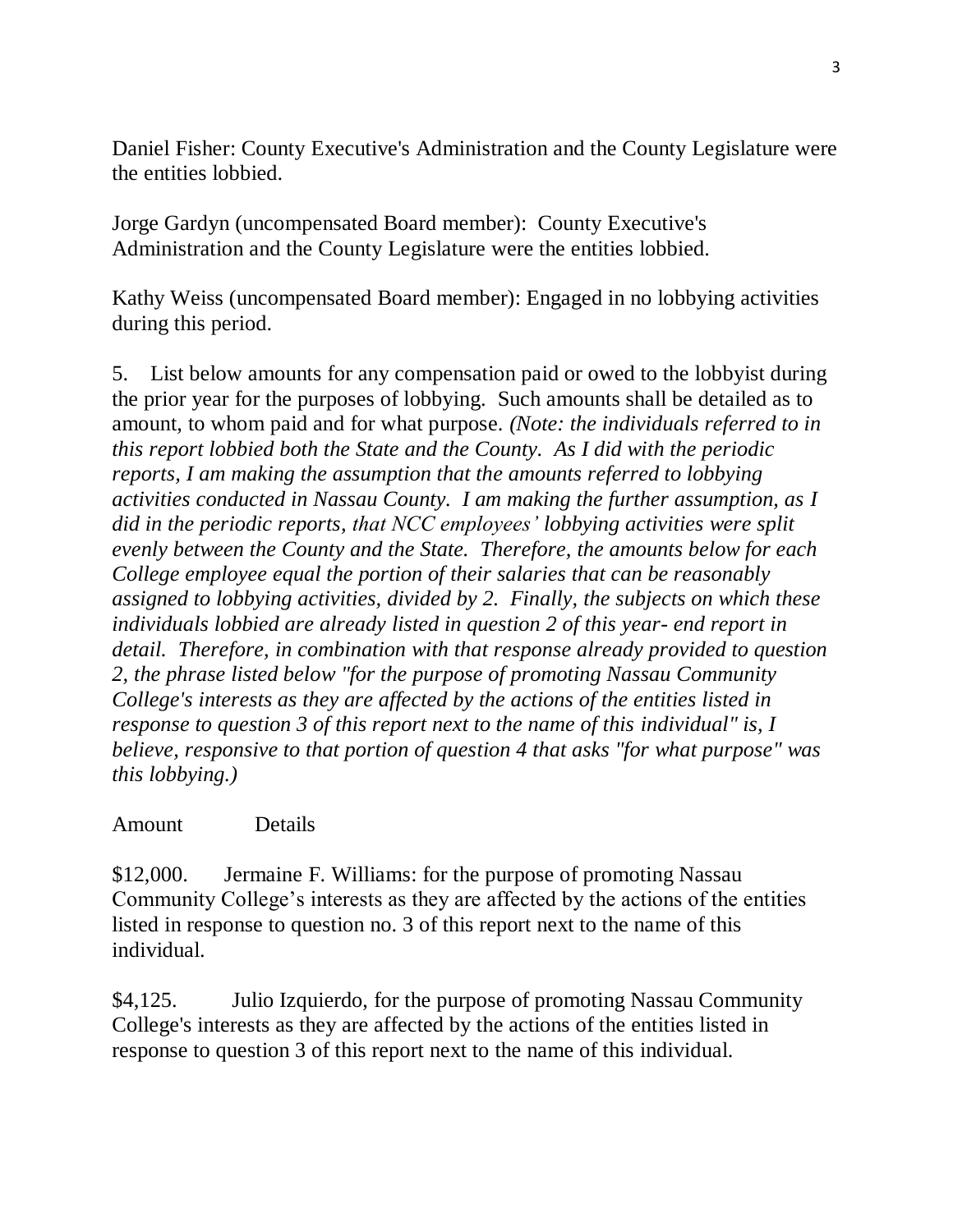\$2,900. Joseph Muscarella, for the purpose of promoting Nassau Community College's interests as they are affected by the actions of the entities listed in response to question 3 of this report next to the name of this individual.

\$12,375. Adrian Kerrigan, for the purpose of promoting Nassau Community College's interests as they are affected by the actions of the entities listed in response to question 3 of this report next to the name of this individual.

\$0 Jorge Gardyn, for the purpose of promoting Nassau Community College's interests as they are affected by the actions of the entities listed in response to question 3 of this report next to the name of this individual.

\$0 Kathy Weiss, for the purpose of promoting Nassau Community College's interests as they are affected by the actions of the entities listed in response to question 3 of this report next to the name of this individual.

\$24,300. Fisher Development Strategies: 21 Choir Lane, Westbury, N.Y. 11590-5723 (Expense to NCC of Fisher Development Strategies lobbying at the County level)

6. List below the cumulative total amounts earned for lobbying throughout the year: *(NOTE, this response as to the cumulative is based on the same assumptions that I articulated in response to question 4.)* \$55,700.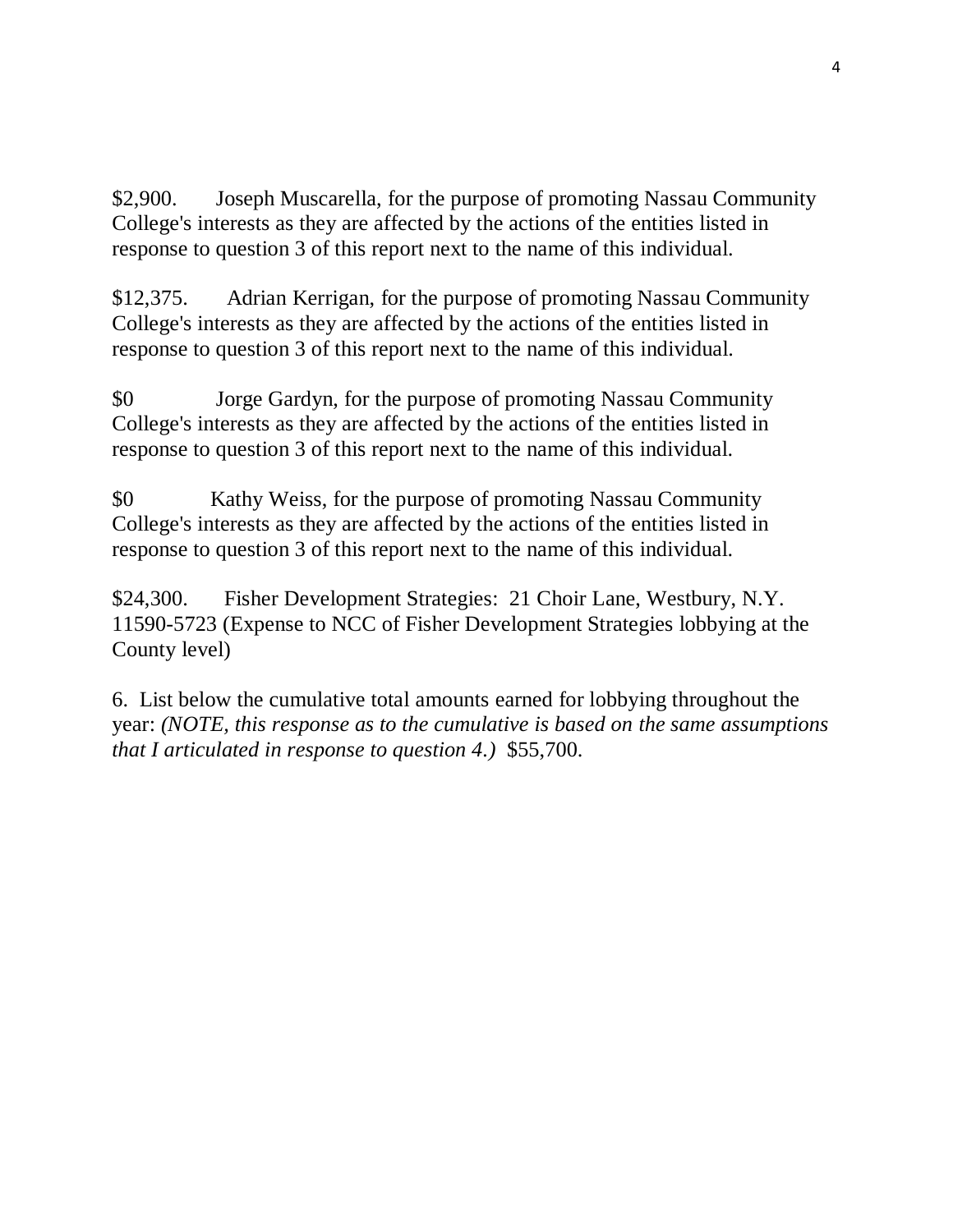7. List below the expenses incurred or expensed by lobbyist for purpose of lobbying.

Amount Details

\$55,700 Nassau Community College: activities related to the passage by the County of the College budget; activities related to passage of legislation to allow the County to borrow money on behalf of the College for its Capital improvement Plan; seeking to fill a vacancy on the College's Board of Trustees; activities relating to the College's capital projects. County Executive's Administration, County Legislature and the Nassau Interim Finance Authority were the entities lobbied. Money spent in the form of salary (in the above described amounts) to Jermaine F. Williams, Julio Izquierdo, Joseph Muscarella, Adrian Kerrigan. Contract payment to Fisher Development Strategies, The County Executive's Administration, the County Legislature and the Nassau Interim Finance Authority were the entities which were lobbied.

- \$0 Jermaine F. Williams
- \$0 Julio Izquierdo
- \$0 Joseph Muscarella
- \$0 Adrian Kerrigan
- \$0 Jorge Gardyn
- \$0 Kathy Weiss
- \$0 Daniel Fisher

8. List below the cumulative total amounts expended for lobbying throughout the year: \$55,700.

I understand that copies of this form will be sent to the Nassau County Department of Information Technology ("IT") to be posted on the County's website.

I also understand that upon termination of retainer, employment or designation, I must give written notice to the County Attorney within thirty (30) days of termination.